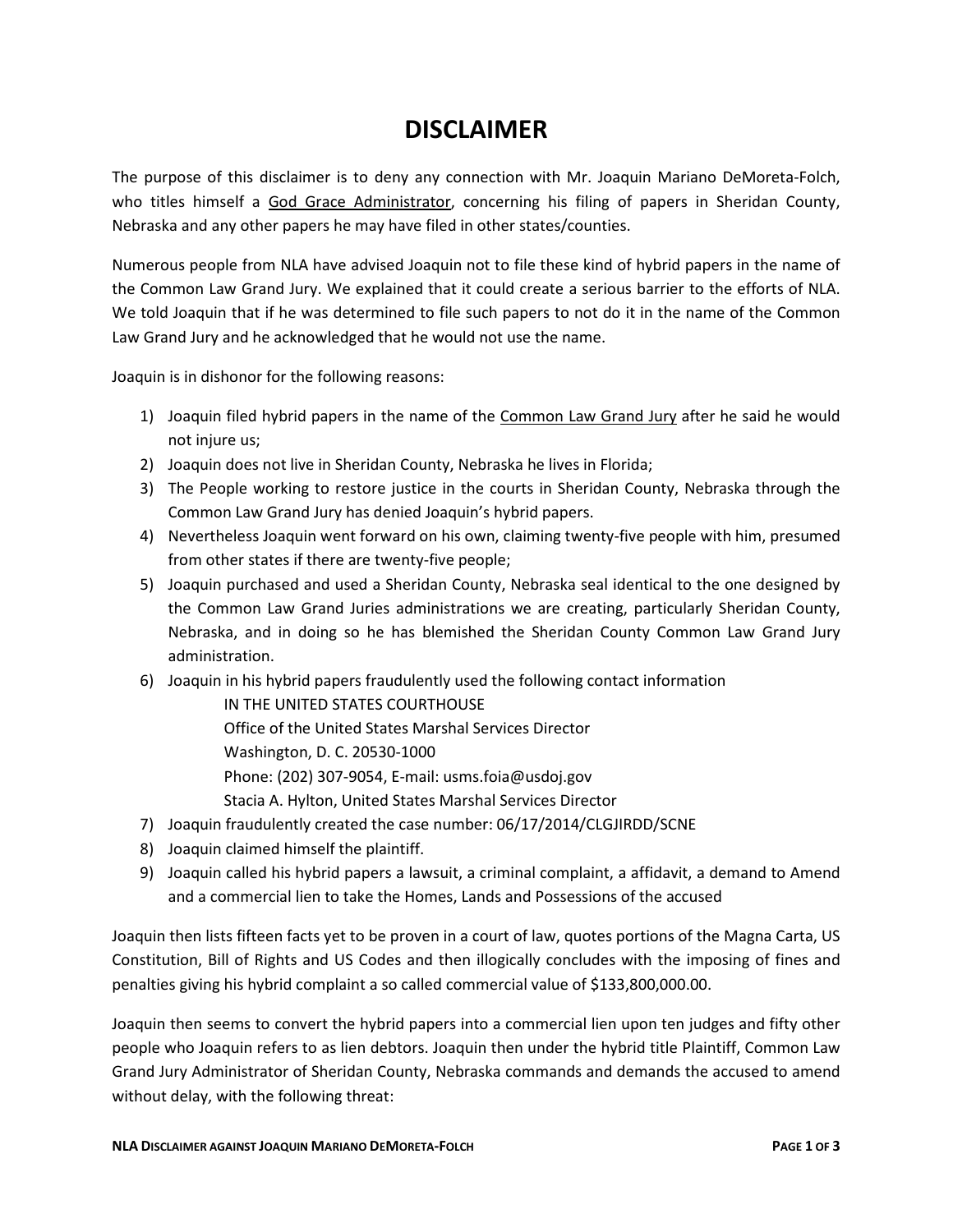Joaquin, plaintiff will execute said commercial and personal liens by 07/27/2014 whereas Joaquin will commence in the taking of their houses, lands and possessions under the power of a Notice of Default which Joaquin calls due process. Joaquin further ordains that all Defendants immediately shall be incapable to hold any office now and in the future; Joaquin further ordains that if the accused do not comply by 07/26/2014 the defendants shall serve as a reduced sentence from imprisonment of life to not more than 10 years of community service of 4 hours per day for the crimes that have been committed; with no pay; working each defendant, in a different criminology center of the State of Nebraska and Georgia; Defendants shall be teaching inmates to file "United States Constitutional Criminal Complaint; [*but defendants are ignorant to the Constitution*]

Joaquin concludes with compounded interest at 1.00% per month and 12.68247% per year, on any unpaid balance of the outstanding debt, attached to Joaquin's hybrid papers are numerous commercial liens signed by Randy Due, titled Public Minister.

The power and authority of the Common Law Grand Jury administration is to (1) investigate, (2) negotiate a remedy between the violator and the injured party, (3) bring the issue before the Grand Jury chosen from a pool within the county or federal district. The power and authority of the Common Law Grand Jury is to (1) write and file a True Bill of Indictment, (2) write and file a Bill of Information. Only the process by filing one of the aforesaid can remove a person from office.

The Grand Jury or its administration does not have the authority to (1) enforce a judgment without due process (due process is a trial by jury in a court of law), (2) file commercial liens (3) threaten and intimidate.

Joaquin with three others did not perform an investigation. Joaquin with three others did not try and negotiate a remedy but instead threatened and intimidated. Joaquin with three others did not bring the issue before the Grand Jury chosen from a pool within the county or federal district. Joaquin with three others did not bring the issue before the Grand Jury after an investigation. The Grand Jury did not write and file a True Bill of Indictment. The Grand Jury did not write and file a Bill of Information. Without an indictment a person cannot be removed from office. commercial leans come into play in courts of equity and not courts of law. The accused did not enjoy their day in a court of law (due process) before anyone can imprison or seize their property.

Joaquin just flew into Nebraska filed intimidating illegal papers and then flew back to Florida. Joaquin became the tyrant and if one of the accused filed a complaint with a proper Grand Jury Joaquin would be indicted because he injured people and violated their unalienable rights. We read in United States v Williams: "*we have insisted that the grand jury remain "free to pursue its investigations unhindered by external influence or supervision so long as it does not trench upon the legitimate rights of any witness called before it." United States v. Dionisio, 410 U.S. 1, 17-18, 93 S.Ct. 764, 773, 35 L.Ed.2d 67 (1973)*."

The Grand Jury administration is not judge, trial and executioner, that's the role of a tyrant. After conversations with Joaquin and reading his chaotic papers I have come to the conclusion that Joaquin is unlearned and unstable, and there is nothing more frightening then ignorance in action.